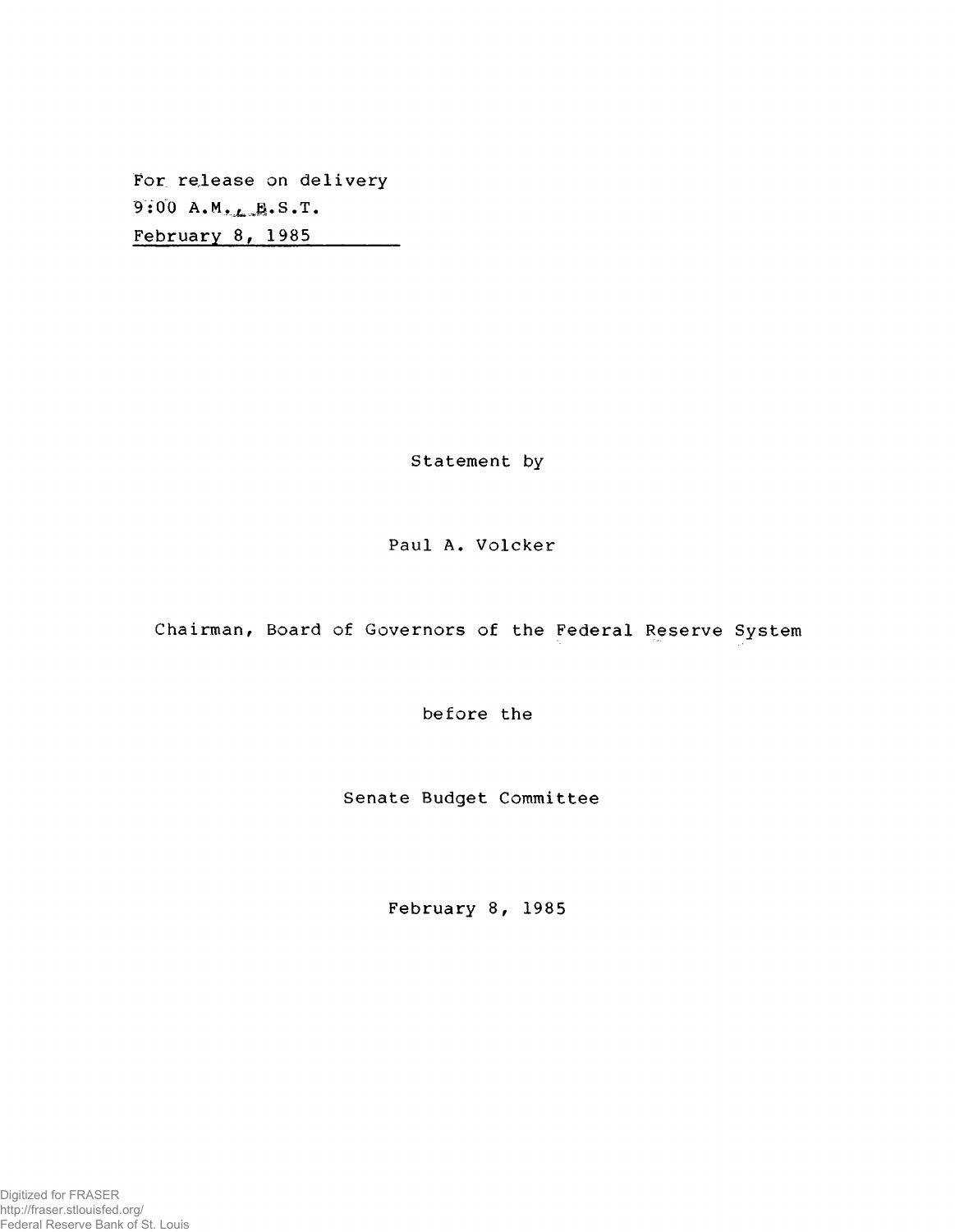I am pleased to appear once again before this Committee to discuss the economic situation, and in that context some implications of the budgetary choices you must make for the economy, for financial markets, and for our international position. I realize the task that confronts you in dealing with the budgetary position is extremely difficult. Those difficulties are matched by their significance for the well-being of our economy and, indeed, of the world economy generally.

Earlier this week I testified before the Joint Economic Committee. That testimony reviewed our economic progress, the obstacles and risks before us, and attempted to place questions of monetary and fiscal policy in that setting. I have submitted copies of that statement to the Committee and will not repeat it this morning.

Suffice it to say that the past two years have demonstrated highly encouraging progress toward returning the economy to a path of sustained growth and stability. Most observers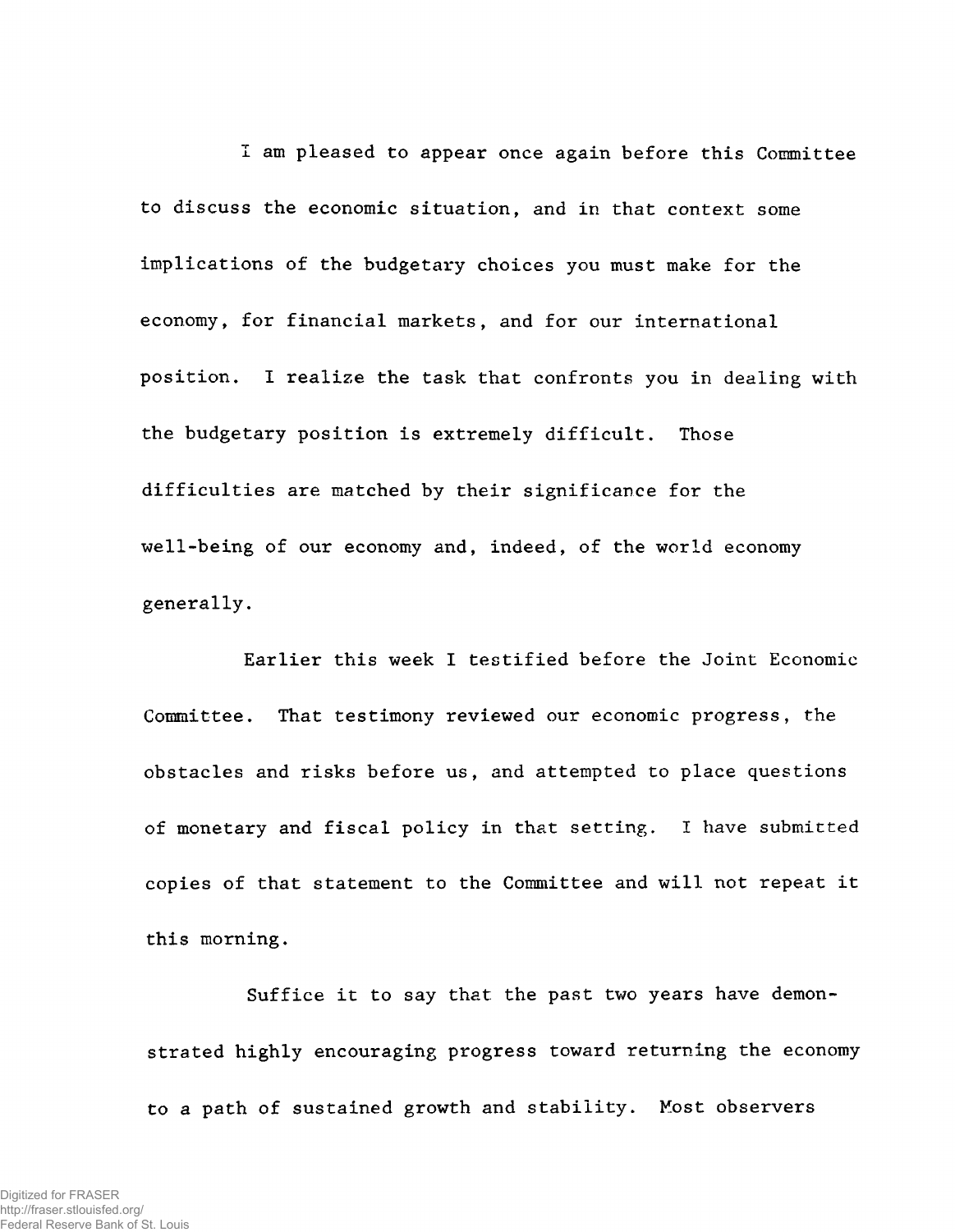concur that the immediate prospects remain favorable. But at the same time there are large imbalances in our economic performance and points of severe strain here and abroad. There are particular factors helping to account for many, of those strains, and they must be dealt with directly. But it is also true that most of those specific difficulties are reflected in and aggravated by our twin deficits --in our budget and in our external trading accounts. Those two deficits are themselves related to each other.

Until those underlying problems are adequately addressed, we will be putting at risk our hard-won gains and the bright promise for the future. It is difficult for me to see a constructive solution to those problems without going to their source. The implication seems to me clear -- we need to deal effectively with the reality of an enormous budget deficit at a time of growing prosperity and with the clear threat that, left untended, that deficit will rise over future years even in the context of a growing economy.

 $-2-$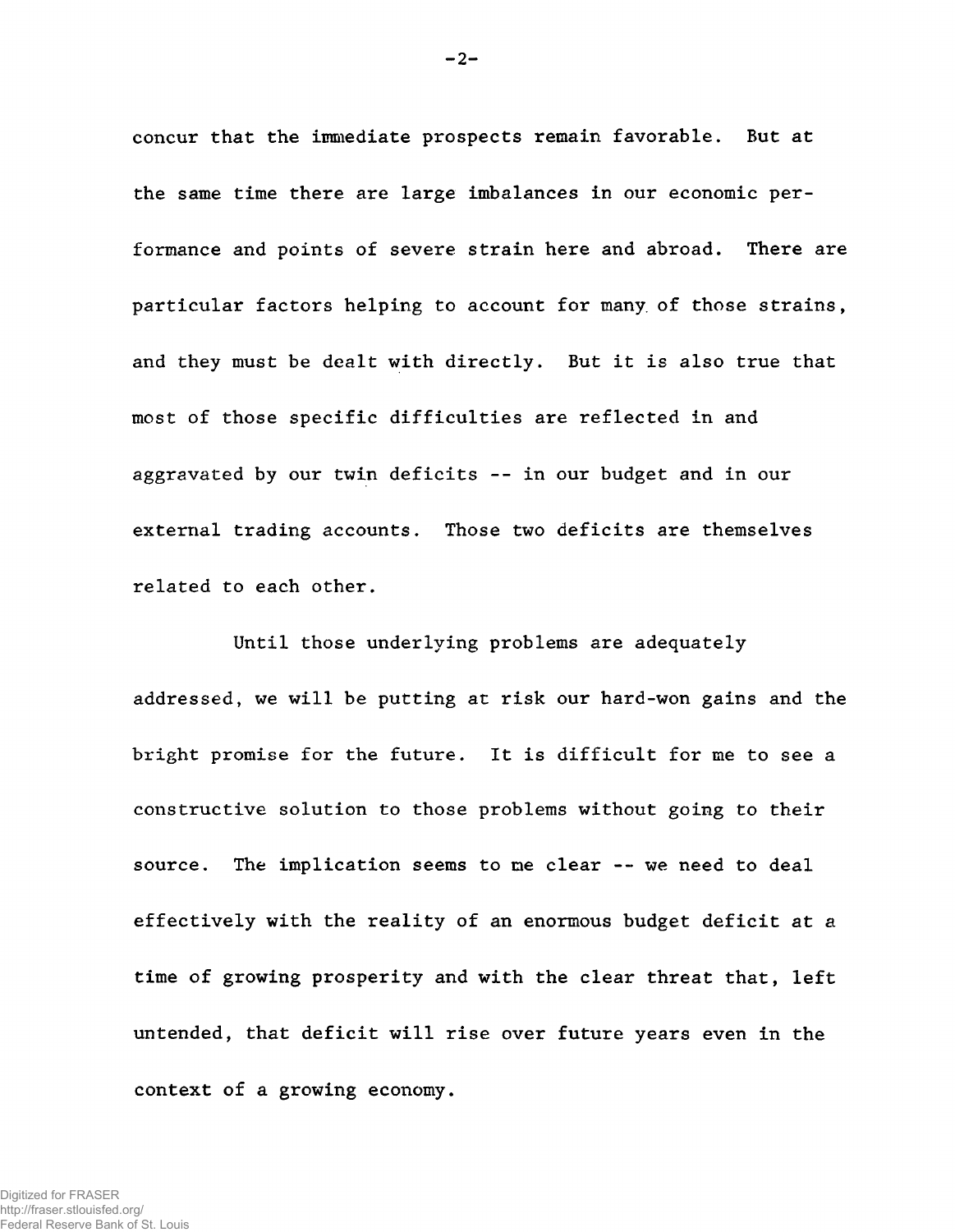As background for your deliberations, I would emphasize the linkage of our budgetary posture to the external side of the economy. The simple fact is we can no longer view our economy in isolation from the rest of the world. As you know, the imbalances in our economy are most obviously manifested in our massive trade and current account deficits, which reached about \$110 billion and \$100 billion, respectively, during 1984. It is not a coincidence that these external deficits have developed alongside the internal budget deficit.

That budget deficit, together with the rising investment needed to support growth and productivity must be financed either internally or externally. We do not have the capacity now or prospectively, given the size of the federal deficit, to save enough domestically to meet those needs. We have become perforce dependent on a growing net inflow of foreign savings to supplement our own.

 $-3-$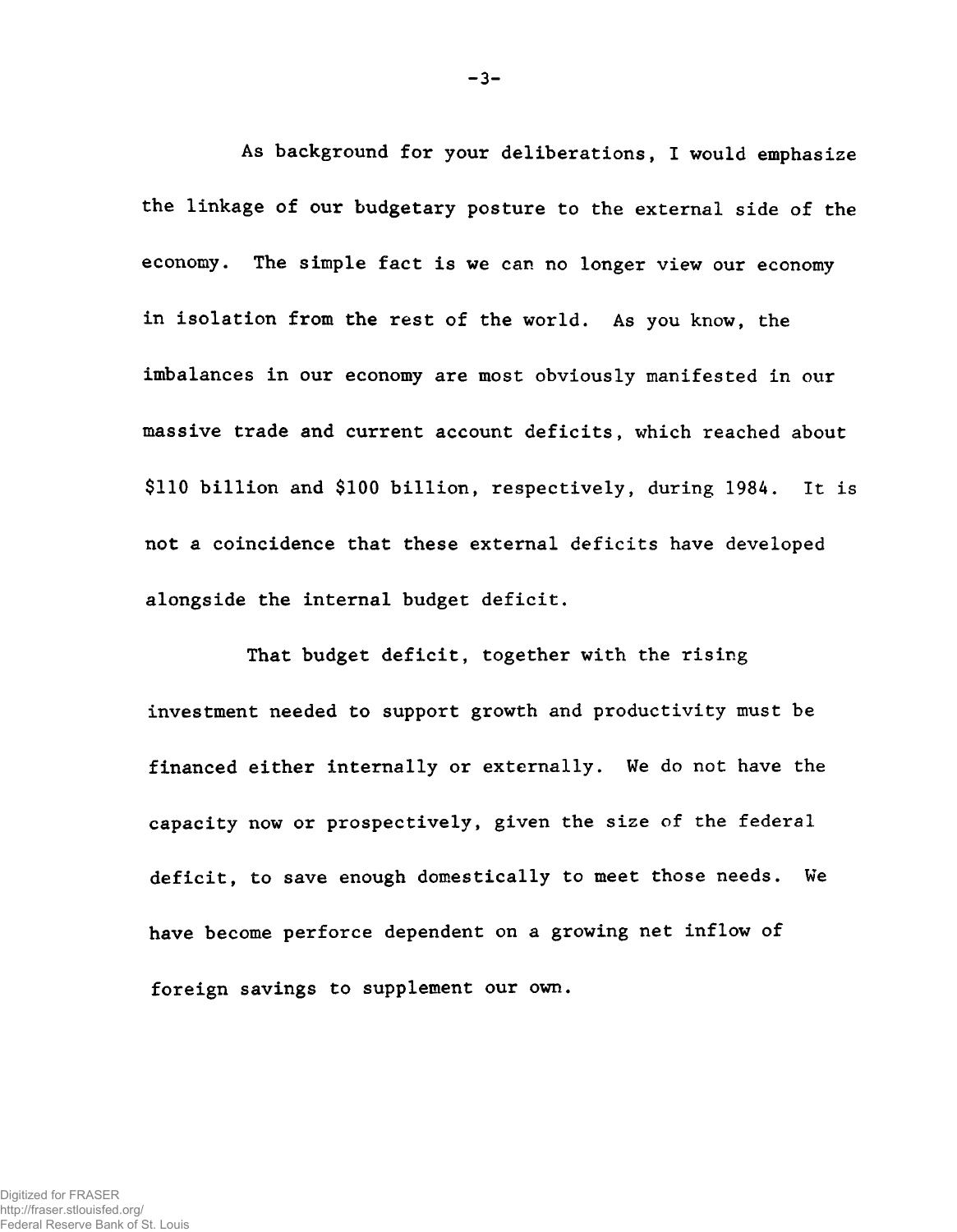The two tables attached to my statement illustrate the point. Even as domestic savings have grown, about one-quarter of our net needs for investment and for deficit financing have had to be met from foreign sources. So far, that capital has been readily available, partly because more new funds have poured in from abroad and partly because our banks are lending less to other countries. That flow has had the effect of containing pressures on interest rates and on our capital markets, even though interest rates, as you know, have remained high historically and relative to the current rate of inflation.

But the implications of that capital inflow are not all favorable, and the adverse implications are mounting. The mirror image of a capital inflow is the trade and current account deficits, with adverse impacts on all those industries that look to export markets or that compete with imports. One effect is sizable sectors of the American economy have not participated at all fully in the recovery. The drain on foreign

 $-4-$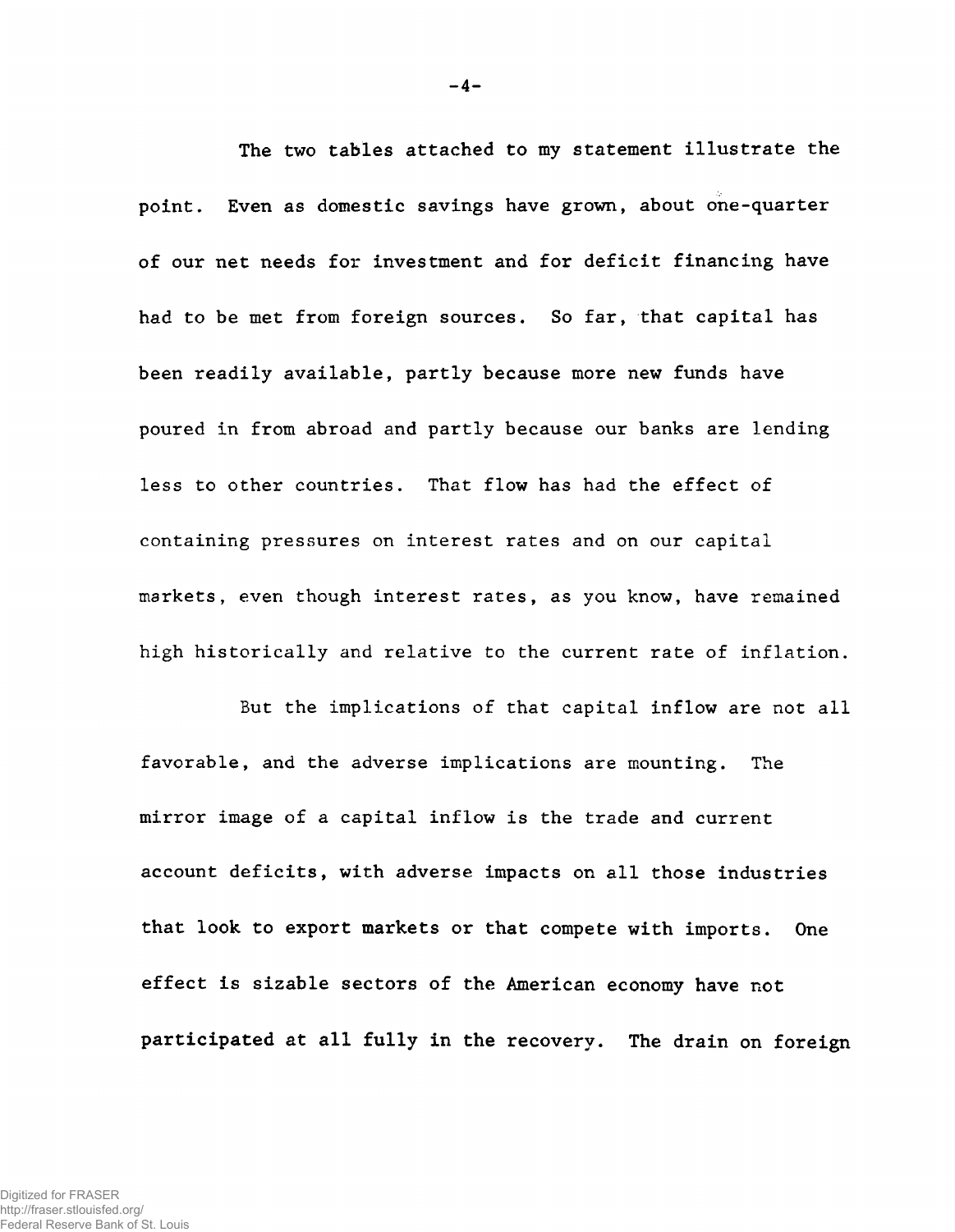savings and the related depreciation of their currencies vis-a-vis the dollar, seem to be inhibiting prospects for internally generated growth abroad. At the same time, our capital markets and interest rates have become hostage to a continuing flow of foreign capital. Over time, the interest cost of those foreign borrowings will compound upon themselves.

A basic objective of monetary policy is, of course, to provide enough money to sustain growth in domestic demand in a framework of moving toward greater price stability. Sometimes the suggestion is made that we can go further and somehow resolve the imbalance between domestic savings and investment by expanding the money supply. But printing money is not a substitute for the real savings necessary to finance high levels of investment and budget deficits simultaneously. Excessive money creation would be counterproductive in two respects. To the extent it stirred new inflationary fears, after all the progress that has been made, those fears would sustain the level of

 $-5-$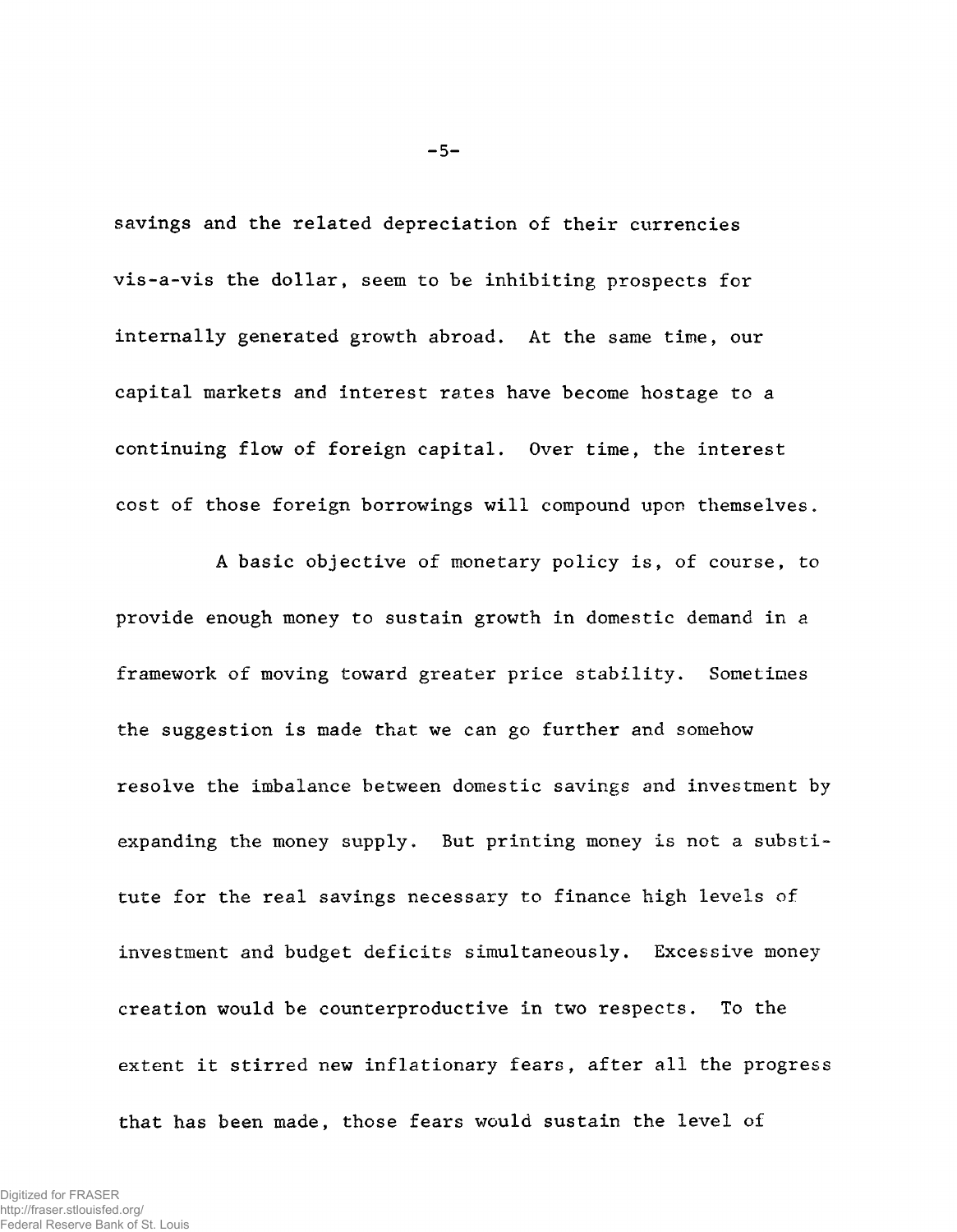interest rates and even drive them higher. By undermining the growing confidence in prospects for stability, it could discourage the capital inflow on which, for the time being, we are dependent.

The Federal Reserve, the Administration and the Congress have no magic wands to restore equilibrium and to assure growth in one easy stroke. Efforts must be made in a number of directions to sustain the bright promise of the economy. But the key irgredient in the policy mix seems clear enough. Steps now toward decisive, creditable reductions in our budget deficits  $--$  large enough to have an impact on expectations and confidence in markets -- would provide the necessary sense of reassurance while working to alleviate the underlying imbalance between our capacity to save and the demands on those resources.

I am sensitive to the difficult, practical and political decisions that must be made. But I also know the

 $-6-$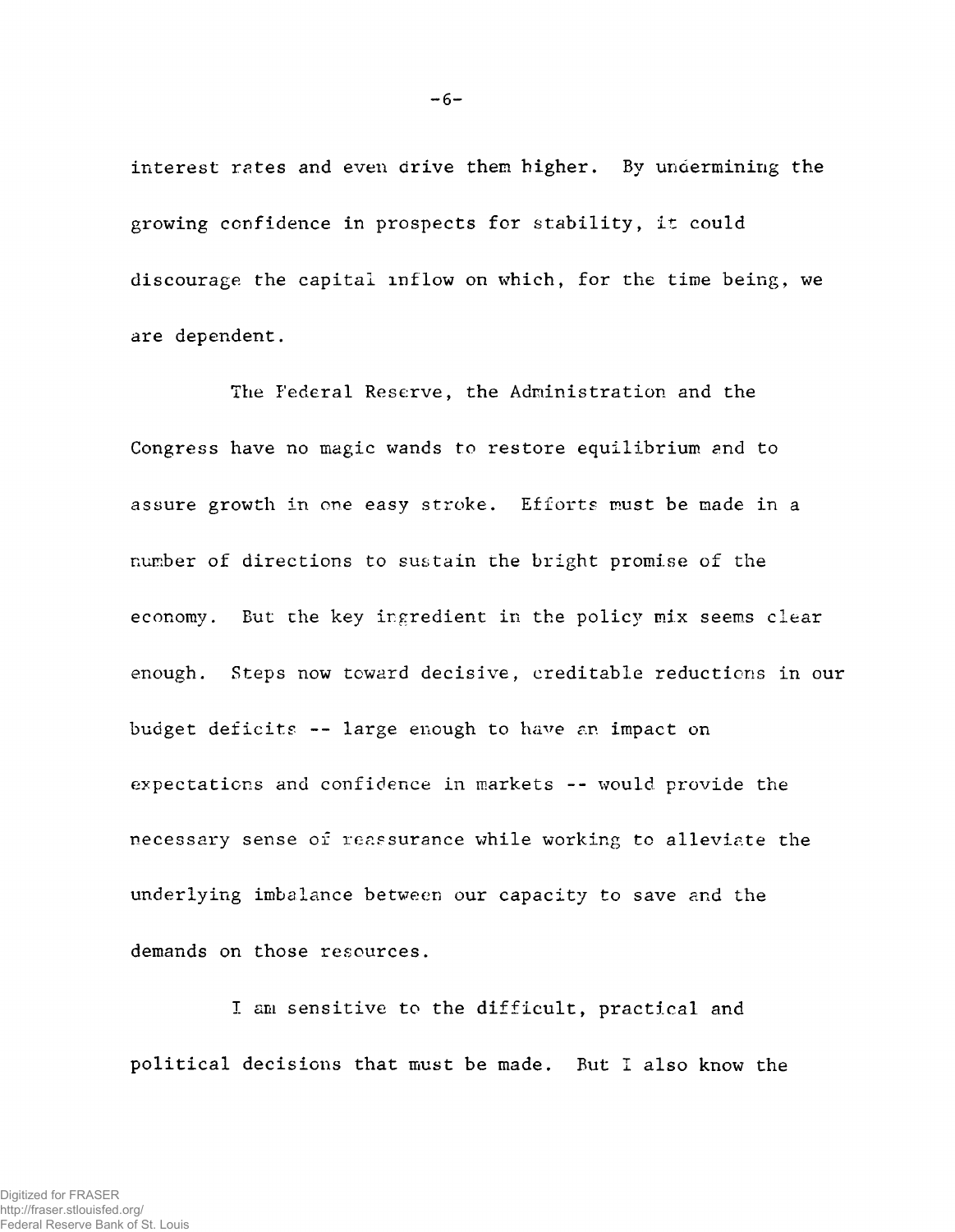longer the choices are delayed, the greater the risks and the larger the task. As we saw in the 1970's, confidence can be a fragile thing. It needs to be nourished and defended.

It will take action, and strong action, to get the deficit on a downward trend. Then growth can help to do the rest. And your action on the budget will help enormously in assuring that growth can be sustained in a framework of greater price stability.

\*\*\*\*\*\* \*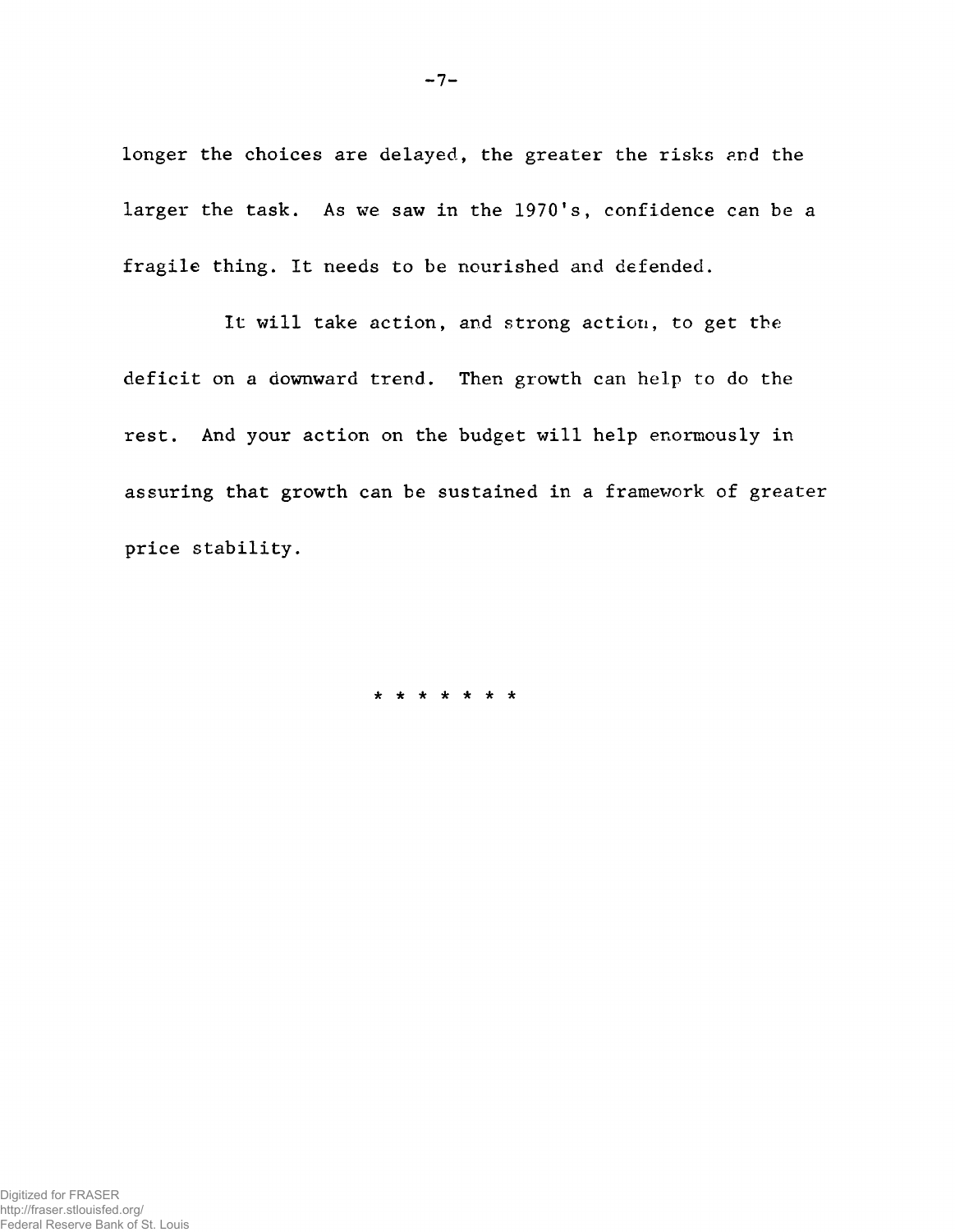#### TABLE 1

|                |       |                                         | Demands on net saving                  | Sources of net saving |                      |
|----------------|-------|-----------------------------------------|----------------------------------------|-----------------------|----------------------|
|                | Total | Net private.<br>investment <sup>1</sup> | Federal budget<br>deficit <sup>2</sup> | Domestic $3$          | Foreign <sup>4</sup> |
| 1974           | 7.0   | 6.2                                     | 0.8                                    | 7.2                   | $-0.2$               |
| 1975           | 7.1   | 2.7                                     | 4.5                                    | 8.3                   | $-1.2$               |
| 1976           | 7.6   | 4.5                                     | 3.1                                    | 7.9                   | $-0.3$               |
| 1977           | 9.0   | 6.6                                     | 2.4                                    | 8.3                   | 0.7                  |
| 1978           | 9.1   | 7.7                                     | 1.4                                    | 8, 4                  | 0.7                  |
| 1979           | 7.6   | 7.0                                     | 0.7                                    | 7.6                   | 0.1                  |
| 1980           | 6.4   | 4.0                                     | 2.3                                    | 6.6                   | $-0.2$               |
| 1981           | 7.2   | 5.0                                     | $2 \cdot 2$                            | 7.4                   | $-0.2$               |
| 1982           | 6.7   | 1.8                                     | 4.8                                    | 6.5                   | 0.2                  |
| 1983           | 8.2   | 2.8                                     | 5.4                                    | 7.2                   | 1.0                  |
| $1984(p)$ 11.4 |       | 6, 6                                    | 4.8                                    | 8.9                   | $2 \cdot 6$          |

#### DEMANDS ON NET SAVING AND SOURCES OF NET SAVING (Percent of gross national product)

p = preliminary

Net private investment is the sum of business fixed investment, residential construction outlays, and the change in business inventories, less depreciation, minus a statistical discrepancy.

2. NIA basis.<br>3. Domestic n

Domestic net saving includes personal saving, undistributed corporate profits, and state and local government surplus.

4. Equals payments to foreigners for imports of goods and services, transfer payments, and interest paid by government to foreigners minus receipts from foreigners for exports of goods and services.

Note: These figures exclude depreciation, which amounted to \$403 billion in 1984; including depreciation would raise both domestic investment and domestic saving.

Source: Calculations based on data from the National Income and Product Accounts.